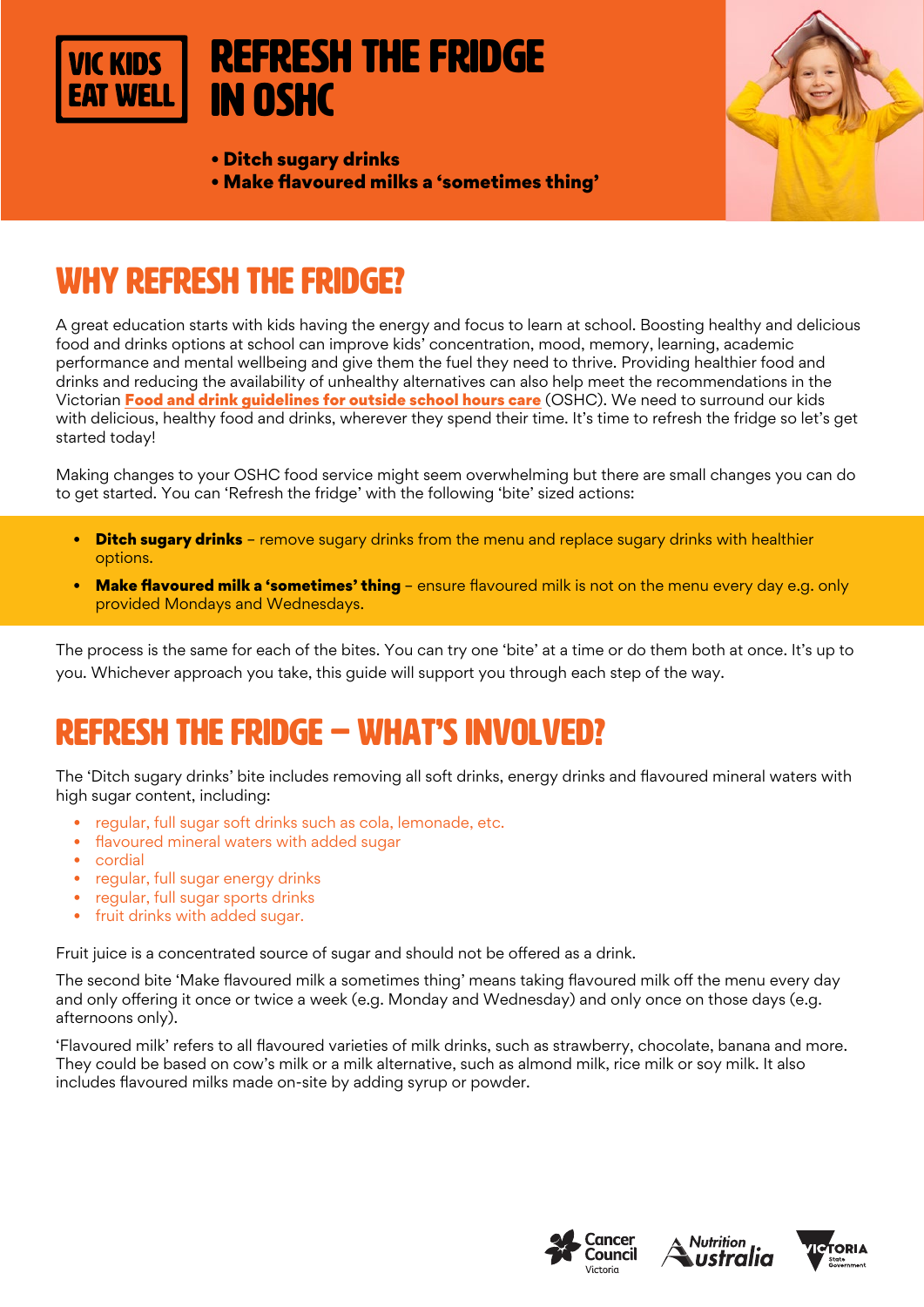### To refresh the fridge, follow our three simple steps:



This will help identify which drinks should be replaced or removed. Count the number of times each day and over the week the OSHC service provides flavoured milk options. Consider all the sugary drinks and flavoured milk options available including those provided in the OSHC food service and any on-site vending machines.



### STEP TWO: PLAN

The next step involves planning how you will make the changes.

There are many healthier drinks that can be offered such as:

- plain still or sparkling water, including tap water
- plain milks (preferably reduced fat), including soy, rice or nut milk alternatives which should be calcium fortified
- smoothies made with fresh or frozen fruit, plain milk and/or plain natural yoghurt.







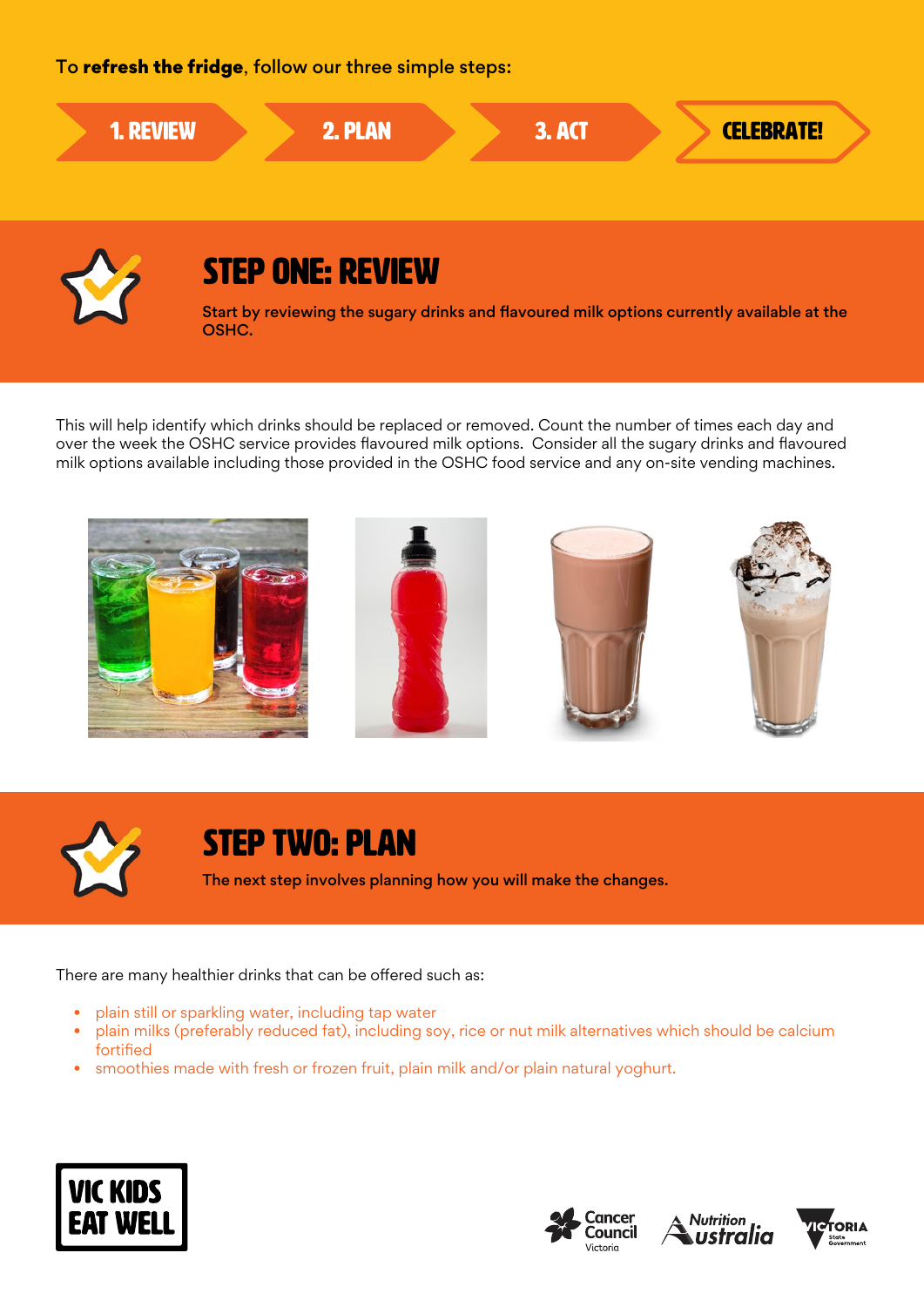

Find out where your OSHC purchases its sugary drinks. It could be the OSHC head office, local distributor, wholesaler or a local supermarket. If it is the head office, local distributor or wholesaler, contact them to discuss and determine healthier options the OSHC can purchase.

- If the service gets drinks supplied from head office, and there is a contract or agreement in place with a supplier, discuss with the supplier what flexibility there is and how healthier options could be included in the existing contract.
- If the contract is set, you might need to wait to influence the contract when it comes time for renewal. Or consider using a different supplier that can offer the healthier drinks you want.
- If the service purchases drinks from a supermarket, look at the other drinks available and determine the healthier drink options the service can order instead.

## Preparing for change

Look for ways to engage the OSHC community in making changes. Take opportunities to talk to families, staff, children and volunteers to get a sense of the 'appetite' for change and the best way to introduce changes. You can make changes all at once or use a gradual approach.

All at once involves making the changes overnight or all in one go. An ideal time to do this is at the beginning of a new school year or term. This is the quickest approach and usually works best if you are only introducing a few changes and when you know there is good support for change.

A gradual approach gives children more time to get used to the changes and an opportunity to try alternative options. It is often the more readily accepted option if you need to make lots of changes. There are three ways you could take a gradual approach:

- 1. Replace the least popular sugary drinks first, then work on replacing the more popular drinks.
- 2. As you use up your stock of sugary drinks, replace with healthier drinks.
- 3. Reduce the number of times flavoured milks are offered every week.









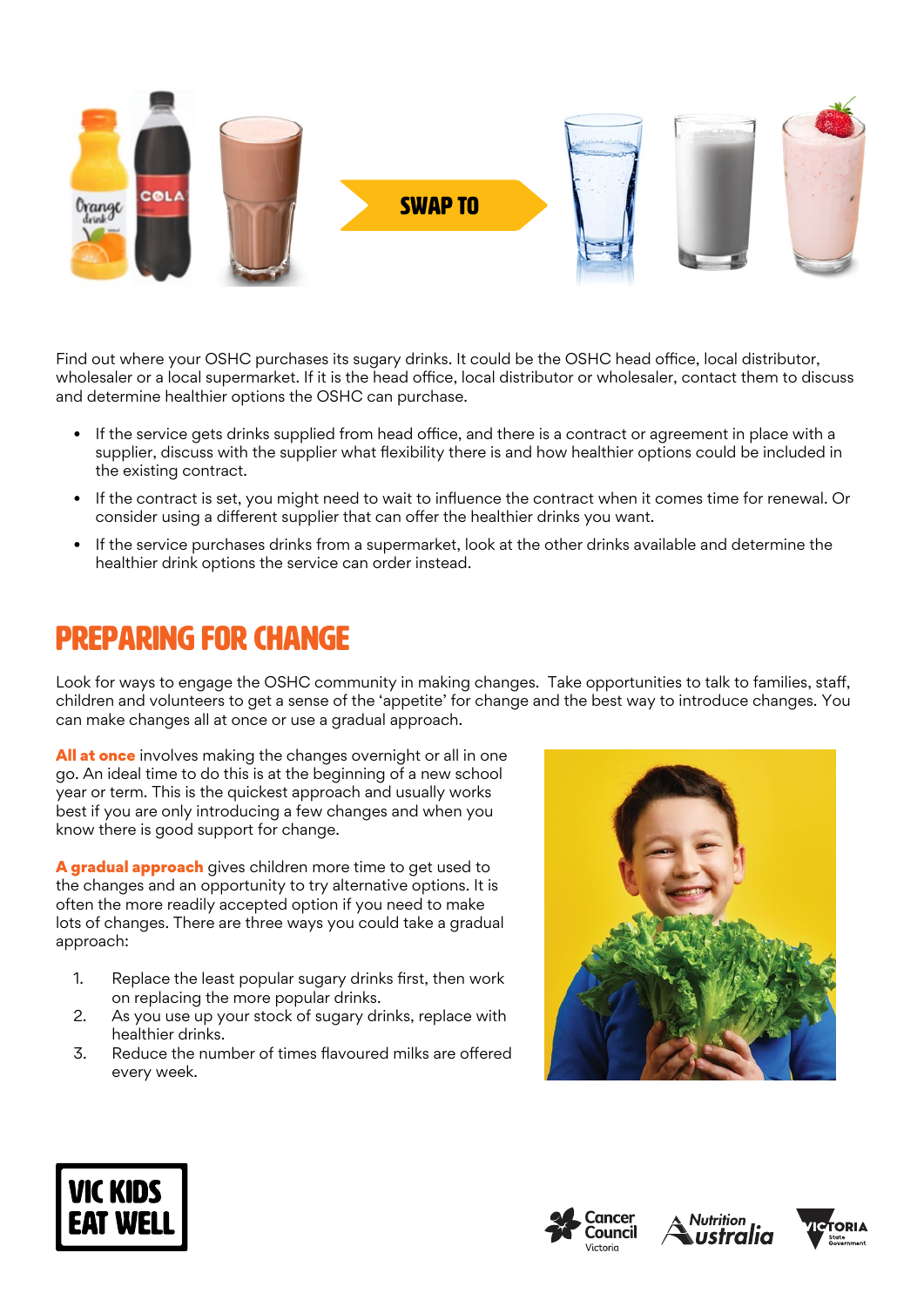

### STEP THREE: ACT

Now you've done all the groundwork, it's time to put it into action.

#### Here's a great example of refreshing the fridge.

Vic Kids' OSHC reviewed the drinks on their menu and found that they had flavoured milk on the menu too often, and two different sugary drinks available (cordial and juice). Next, they identified healthier options they could make available on their menu. Vic Kids' OSHC decided to remove or replace the sugary drinks/flavoured milk as follows:

| <b>Menu BEFORE small bites</b> |                   |                                                                                                                                                                                                                                                           |                |                                                             |                 |               |
|--------------------------------|-------------------|-----------------------------------------------------------------------------------------------------------------------------------------------------------------------------------------------------------------------------------------------------------|----------------|-------------------------------------------------------------|-----------------|---------------|
|                                | WEEK <sub>1</sub> | <b>MONDAY</b>                                                                                                                                                                                                                                             | <b>TUESDAY</b> | <b>WEDNESDAY</b>                                            | <b>THURSDAY</b> | <b>FRIDAY</b> |
| <b>BREAKFAST</b>               | Food              | Children may select from the following options:<br>Choice of cereals: Weetbix, porridge, muesli (untoasted/natural), high fibre cereal flakes, congee<br>Served with reduced fat milk<br><b>AND</b><br>Seasonal fruit and vegetable platter<br><b>AND</b> |                |                                                             |                 |               |
|                                | <b>Drink</b>      |                                                                                                                                                                                                                                                           |                | Plain milk, chocolate milk, and water (available every day) |                 |               |
|                                |                   |                                                                                                                                                                                                                                                           |                |                                                             |                 |               |

| ◁<br>ш<br>⊢<br>ğ<br>$\alpha$<br>ш | Seasonal fruit and vegetable platter |                                                                                                  |                           |                                          |                            |                                                           |
|-----------------------------------|--------------------------------------|--------------------------------------------------------------------------------------------------|---------------------------|------------------------------------------|----------------------------|-----------------------------------------------------------|
|                                   | Food                                 | Wholegrain crackers,<br>reduced fat cheese,<br>hummus dip, carrot,<br>cucumber, celery<br>sticks | Rainbow veg fried<br>rice | Mixed sandwhiches<br>on wholegrain bread | Mini pizza faces           | Carrot muffins with a<br>dollop of reduced fat<br>yoghurt |
|                                   | <b>Drink</b>                         | Lime cordial<br>Water                                                                            | Plain milk<br>Water       | Orange juice<br>Water                    | Raspberry cordial<br>Water | Apple juice<br>Water                                      |

|                  | Seasonal fruit and vegetable platter |                                                                                                    |                           |                                                 |                            |                                                           |
|------------------|--------------------------------------|----------------------------------------------------------------------------------------------------|---------------------------|-------------------------------------------------|----------------------------|-----------------------------------------------------------|
| AFTERNOON TEA    | Food                                 | Wholegrain crackers,<br>reduced fat cheese.<br>hummus dip, carrot,<br>cucumber, celery<br>sticks   | Rainbow veg fried<br>rice | Mixed sandwhiches<br>on wholegrain bread        | Mini pizza faces           | Carrot muffins with a<br>dollop of reduced fat<br>yoghurt |
|                  | <b>Drink</b>                         | Lime cordial<br>Water                                                                              | Plain milk<br>Water       | Orange juice<br>Water                           | Raspberry cordial<br>Water | Apple juice<br>Water                                      |
|                  |                                      |                                                                                                    |                           |                                                 |                            |                                                           |
|                  |                                      | <b>Menu AFTER small bites</b>                                                                      |                           |                                                 |                            |                                                           |
|                  | <b>WEEK1</b>                         | <b>MONDAY</b>                                                                                      | <b>TUESDAY</b>            | <b>WEDNESDAY</b>                                | <b>THURSDAY</b>            | <b>FRIDAY</b>                                             |
|                  | Food                                 |                                                                                                    |                           | Children may select from the following options: |                            |                                                           |
|                  |                                      | Choice of cereals: Weetbix, porridge, muesli (untoasted/natural), high fibre cereal flakes, congee |                           |                                                 |                            |                                                           |
| <b>BREAKFAST</b> |                                      | Served with reduced fat milk                                                                       |                           |                                                 |                            |                                                           |
|                  |                                      |                                                                                                    |                           | <b>AND</b>                                      |                            |                                                           |
|                  |                                      |                                                                                                    |                           | Seasonal fruit and vegetable platter            |                            |                                                           |
|                  |                                      | <b>AND</b>                                                                                         |                           |                                                 |                            |                                                           |
|                  | <b>Drink</b>                         | Reduced fat plain milk, chocolate milk, and water (available every day)                            |                           |                                                 |                            |                                                           |
|                  |                                      |                                                                                                    |                           |                                                 |                            |                                                           |
|                  | Seasonal fruit and vegetable platter |                                                                                                    |                           |                                                 |                            |                                                           |
| <b>NOONTEA</b>   | Food                                 | Wholegrain crackers,<br>reduced fat cheese,<br>hummus dip, carrot,<br>cucumber, celery<br>sticks   | Rainbow veg fried<br>rice | Mixed sandwhiches<br>on wholegrain bread        | Mini pizza faces           | Carrot muffins with a<br>dollop of reduced fat<br>yoghurt |
|                  |                                      |                                                                                                    |                           |                                                 |                            |                                                           |









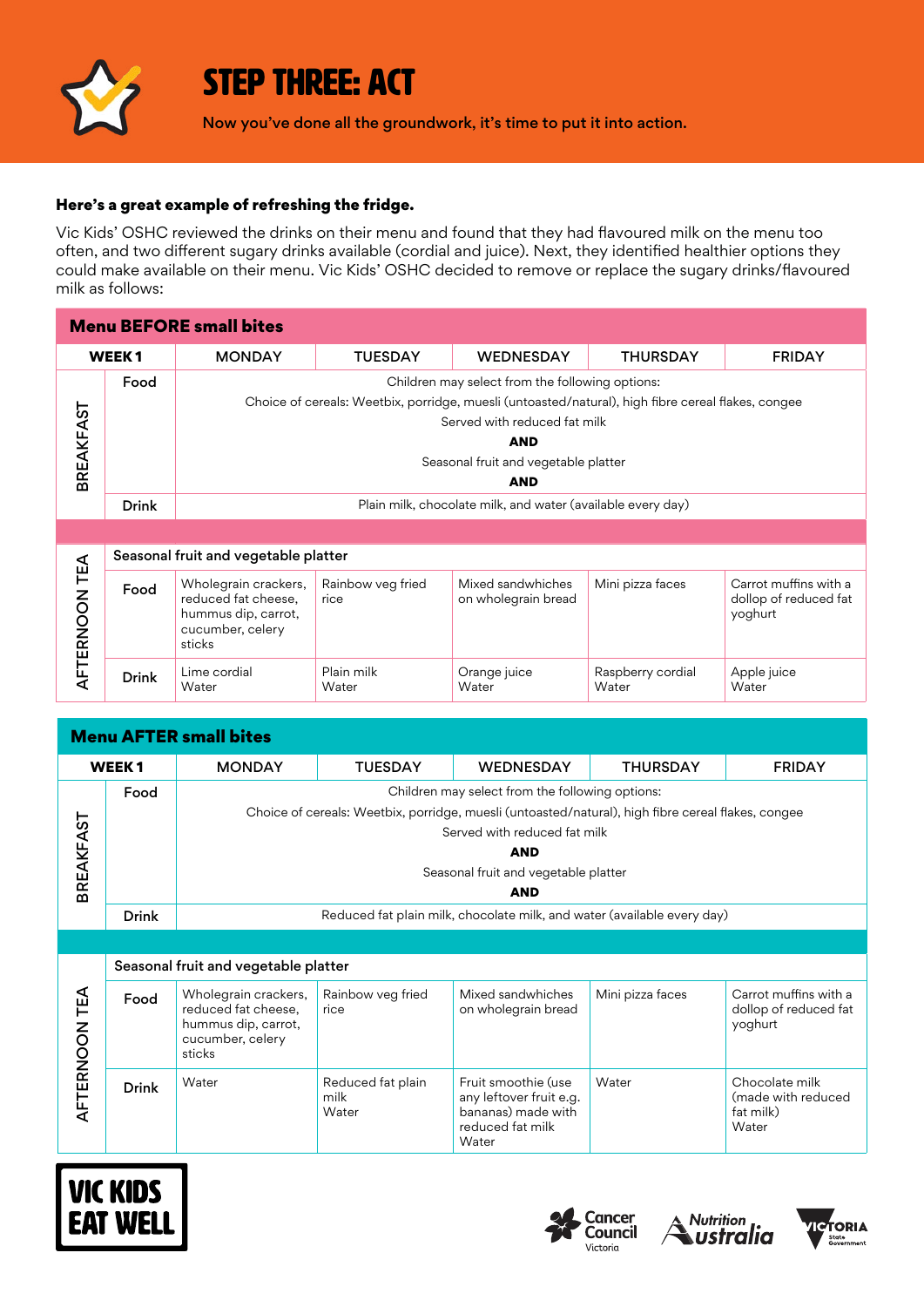# SUPPORTING SUCCESS

Consider how you will communicate the changes you make to the drinks on the menu with the children and families at the service, and how you will reinforce messages about healthy drinks through planned curriculum activities.